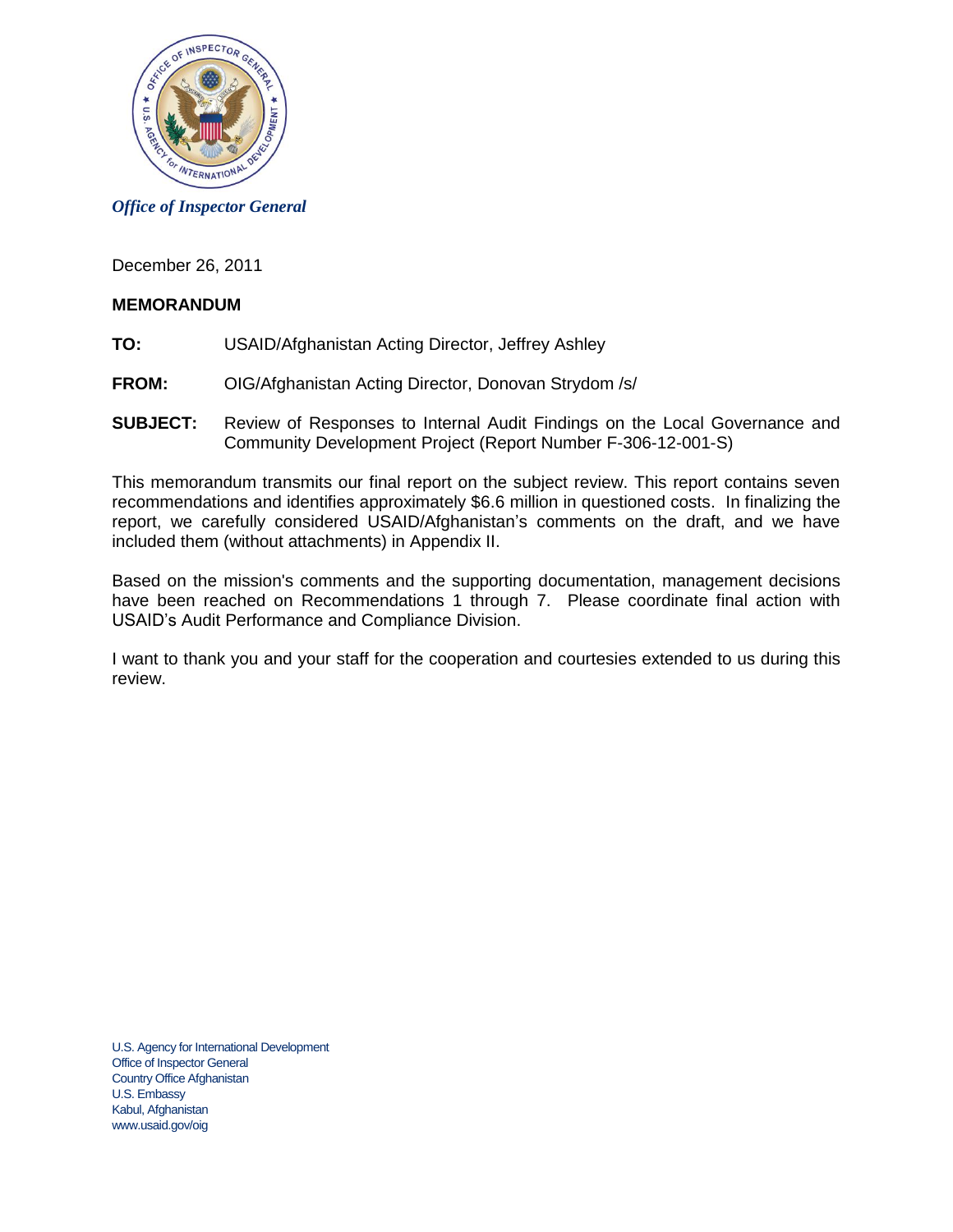## **SUMMARY**

Launched in October 2006, the Local Governance and Community Development Project sought to promote stability by (1) helping the Government of the Islamic Republic of Afghanistan extend its reach into unstable areas and engage populations most likely to support insurgents, (2) creating an environment that encourages local communities to take an active role in their own stability and development, and (3) addressing the underlying causes of instability and support for the insurgency through integrated community development activities. The project focused on Kandahar City and Maywand District.

Development Alternatives Inc. (DAI) implemented the project through a \$349 million contract that ended on August 31, 2011. According to mission records dated October 2011, USAID/Afghanistan obligated \$328 million and disbursed \$317 million for project activities.

Despite the volatile environment, according to a project fact sheet published in June 2011, the project had many successes, some of which include:

- Completion of more than 2,500 community stabilization projects, representing an investment  $\bullet$ of \$109 million.
- Generation of immediate short-term employment totaling 1.5 million employment days through cash-for-work activities.
- Completion of significant and lasting improvements in rural infrastructure, including gravel roads, footbridges, and irrigation systems.

Yet problems with project implementation have come to light. In March 2011, the Office of Inspector General (OIG) received a copy of a DAI internal audit report, 1 dated September 23, 2009, detailing financial and internal control problems occurring from August 2008 through August 2009. DAI had not provided this report to USAID or returned any funds to USAID related to questioned expenditures identified in the report.

OIG conducted this review to assess selected problems raised in the internal audit report and to determine whether DAI incurred questionable costs on the project. The review found the following areas of concern:

Deficient procurement practices led to questioned costs (page [4\)](#page-3-0).  $\bullet$ 

- DAI did not liquidate cash advances promptly, making them uncollectible (page [7\)](#page-6-0).
- DAI improperly charged the project for upgraded seating on international flights (page [8\)](#page-7-0).

Questioned costs associated with these issues are summarized in the following table.

 $1$  Development Alternatives Inc., Internal Audit Report, "Afghanistan Local Governance and Community Development (LGCD) Project," September 23, 2009.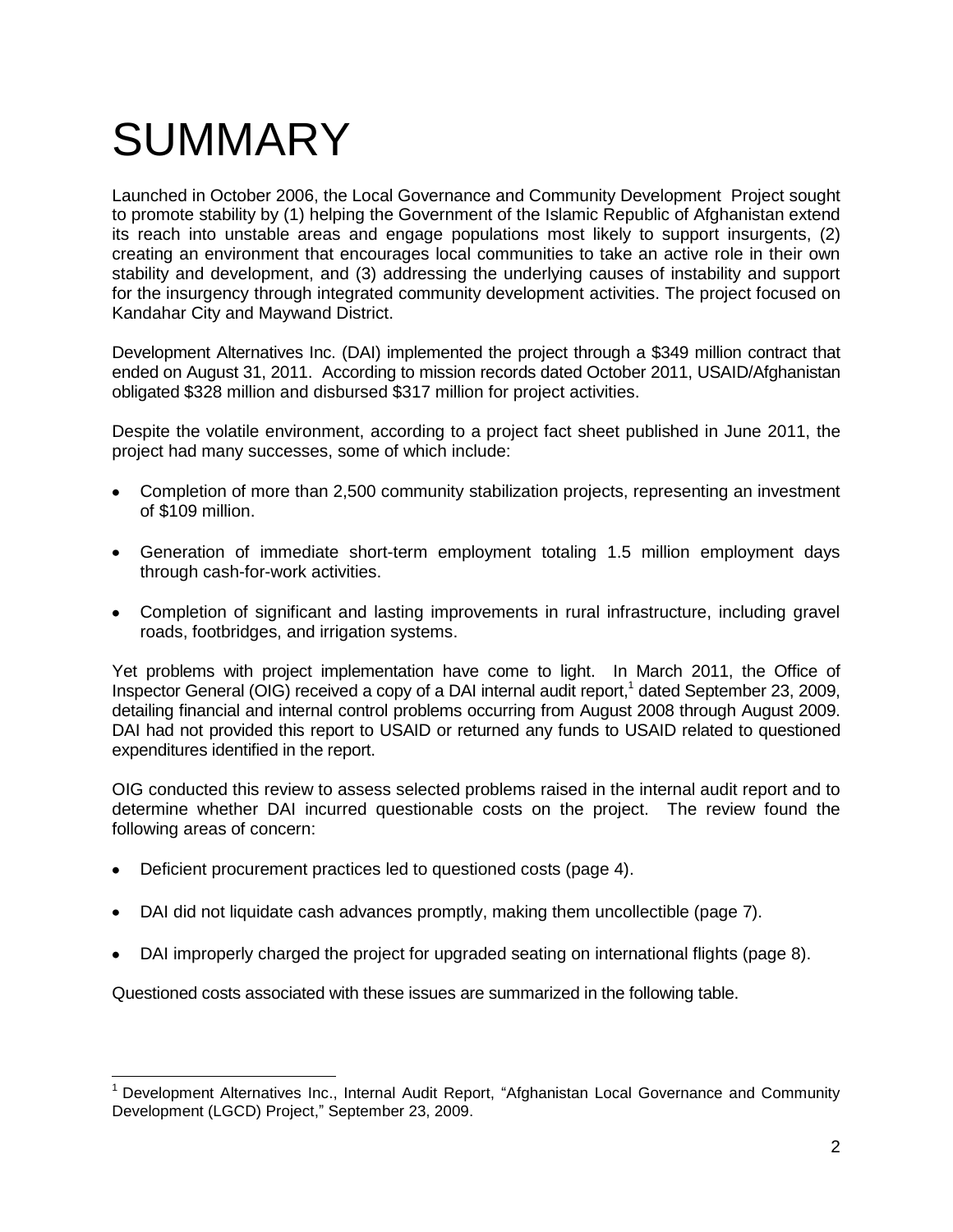#### **Summary of Questioned Costs**

| <b>Finding</b>                                                | <b>Questioned Costs</b><br>(\$) |
|---------------------------------------------------------------|---------------------------------|
| 1. Deficient procurement practices                            | 6,544,619                       |
| 2. Grant advances that were not cleared promptly              | 48,530                          |
| 3. Upgraded international travel costs charged to the project | 4,782                           |
| <b>Total</b>                                                  | 6,597,931                       |

The report recommends that USAID/Afghanistan:

- 1. Determine the allowability of and recover as appropriate from Development Alternatives Inc. the \$748,683 in costs related to vehicles leased without proper approvals and without full and open competition (page [5\)](#page-4-0).
- 2. Determine the allowability of and recover from Development Alternatives Inc., as appropriate, the \$352,500 in questionable lease payments for Local Governance and Community Development Project office space and guesthouses identified in the DAI internal audit report (page [6\)](#page-5-0).
- 3. Determine the allowability of and recover from Development Alternatives Inc., as appropriate, \$2,019,036 in goods and services procured without adequate competition and supporting documentation (page [6\)](#page-5-1).
- 4. Determine the allowability of and recover from Development Alternatives Inc., as appropriate, \$3,424,400 in inadequately supported fuel purchases for the Local Governance and Community Development Project (page [7\)](#page-6-1).
- 5. Determine whether Development Alternatives Inc. billed USAID for \$48,530 in unliquidated and uncollectible project advances and, if so, disallow and recover the costs (page [7\)](#page-6-2).
- 6. Determine the allowability of and recover from Development Alternatives Inc., as appropriate, the \$4,782 in unapproved seat upgrades on international flights charged to the Local Governance and Community Development Project (page [9\)](#page-8-0).
- 7. Arrange for a financial audit of the Local Governance and Community Development Project to help ensure that all the costs charged to USAID were reasonable, allowable, and allocable (page [9\)](#page-8-1).

Detailed results follow. Appendix I contains a description of the review's scope and methodology, and Appendix II contains the full text of management comments. Our evaluation of management comments is on page [10.](#page-9-0)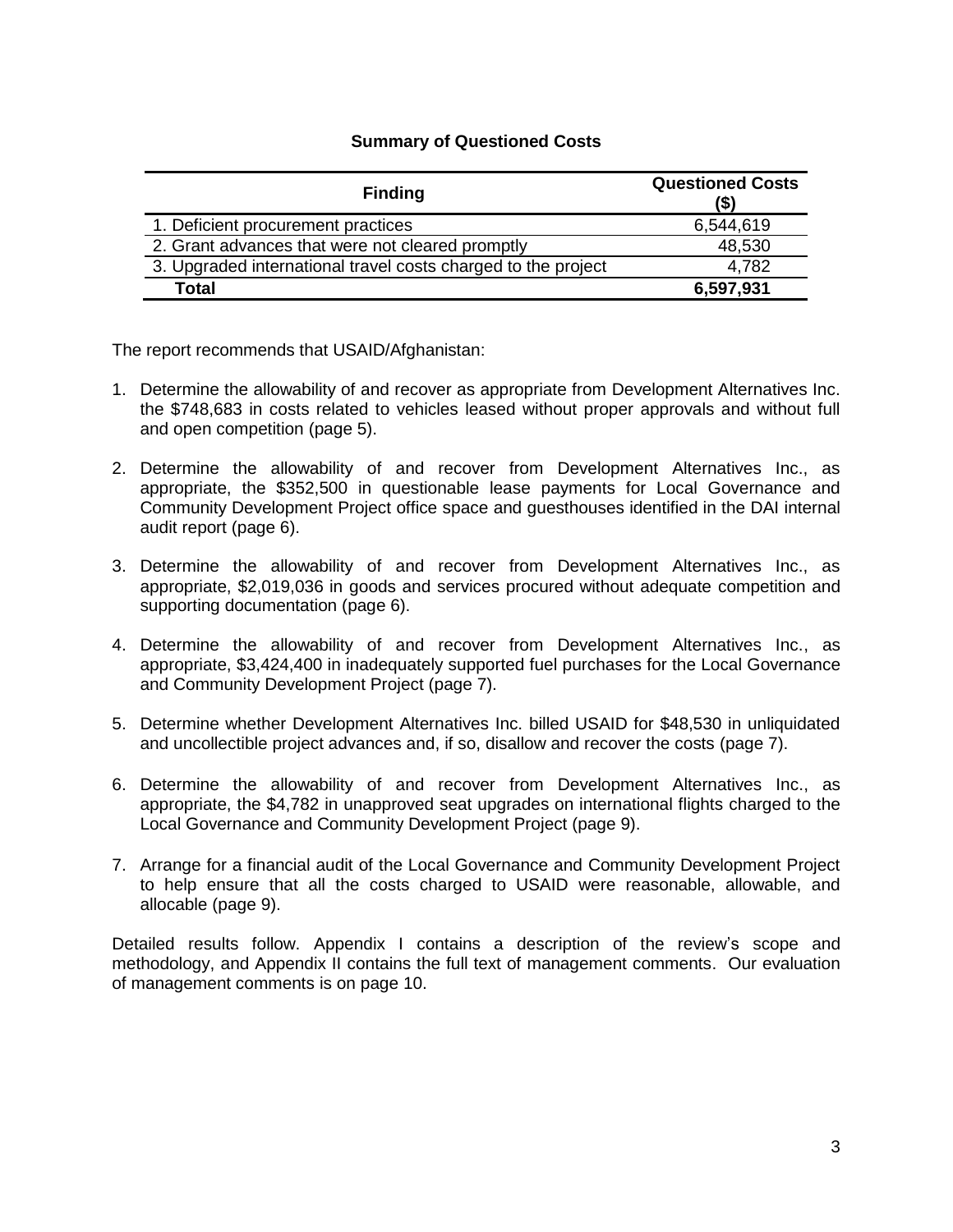## REVIEW RESULTS

### <span id="page-3-0"></span>**Deficient Procurement Practices Led to Questioned Costs**

Important elements in determining whether a cost is allowable include determining whether the cost is reasonable, adequately supported, and incurred in compliance with the terms of the contract. Moreover, the Federal Acquisition Regulation (FAR) 31.201–3(a) notes that a cost is reasonable if, in its nature and amount, it does not exceed that which would be incurred by a prudent person in the conduct of competitive business. The FAR also notes that there is no presumption of reasonableness attached to the incurrence of costs by a contractor.

FAR 31.201–3(b) refines the concept of reasonableness, stating that whether a cost is reasonable depends on whether:

- It is the type of cost generally recognized as ordinary and necessary for the conduct of the contractor's business or the contract performance.
- It accords with generally accepted sound business practices, arm's length bargaining, and federal and state laws and regulations.
- It flows from the contractor's responsibility to the government, other customers, the owners of the business, employees, and the public at large.
- It represents a significant deviation from the contractor's established practices.

In the area of procurement, using competitive processes is generally recognized as a sound business practice. In fact, promoting competition is one of the quiding principles of the  $FAR<sup>2</sup>$ and is generally required by the United States Code governing public contracts.<sup>3</sup>

DAI's procurement manual for the project acknowledges the importance of competition, noting that "[a]ll contracts for goods or services must be awarded on a competitive basis to the maximum extent practical.‖ The manual incorporates policies and procedures to help ensure that competition and other sound business practices are followed in the company's procurements. Some of the procedures in this manual include the following:

- Identifying potential suppliers
- Soliciting quotations and evaluating offers
- Identifying procurements that require special approvals (e.g., DAI's manual requires that procurements of \$100,000 or more be approved by the USAID contracting officer).
- Negotiating terms and conditions with bidders that make the best offers.

 2 FAR 1.102(b)(1)(iii).

 $3$  41 U.S.C. 253(a)(1) notes that full and open competition shall be obtained unless otherwise stated in the United States Code or otherwise authorized by statute.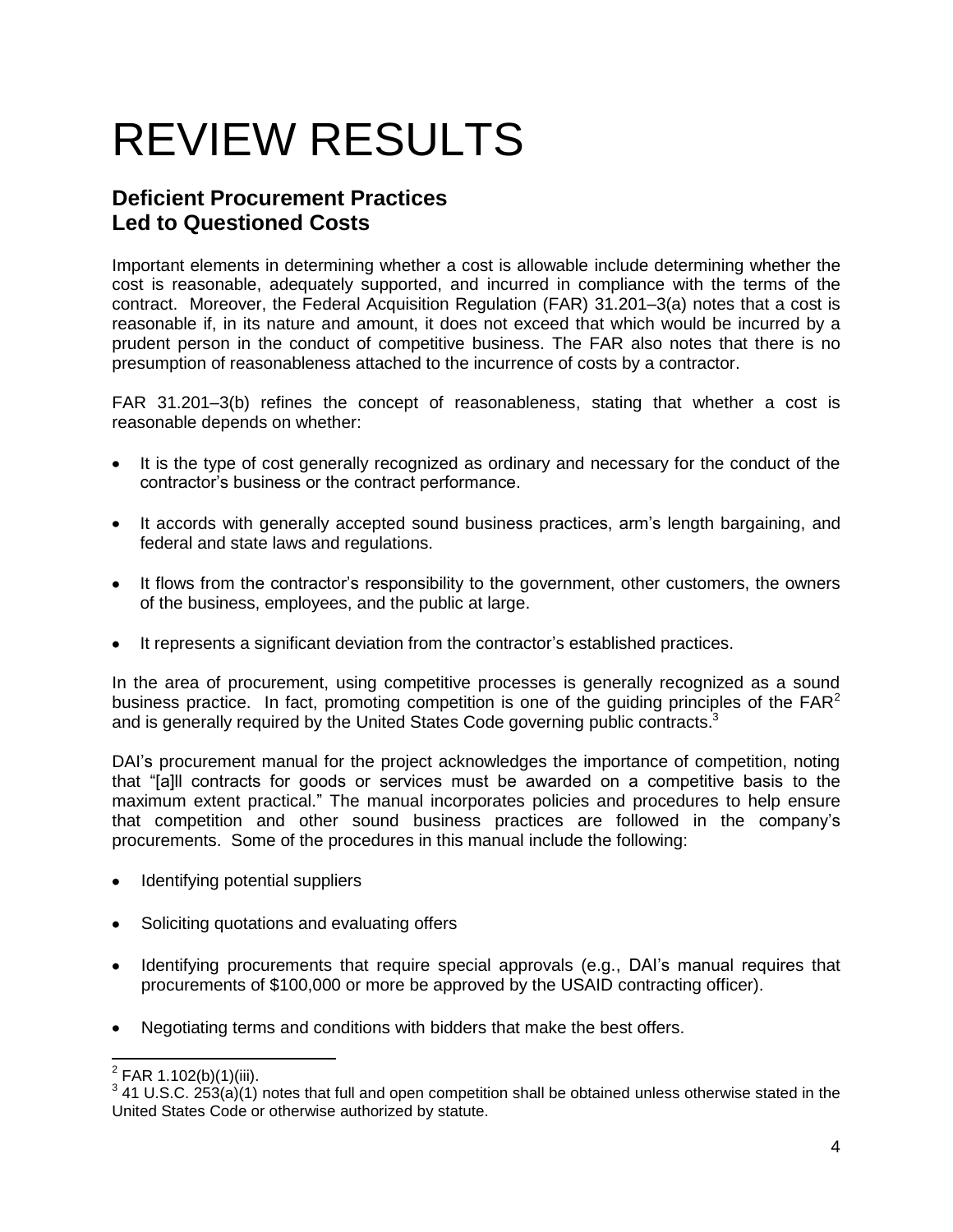- Selecting the supplier, and generating and awarding the purchase order or contract.
- Compiling all documents and closing the procurement file.

Despite these well-defined processes, procurements for the project had several deficiencies. Procurements were noncompetitive and inadequately documented, and they lacked the necessary approvals. These deficiencies, highlighted in the DAI internal audit report, arose in procurements of various types and are discussed in the following sections.

**Procurement of Leased Vehicles.** Deficiencies existed in the procurement of leased vehicles. For example, the contract files for Tolo Afghan Transportation Company, Hejran Hejrat Co., and Watan Group lacked preaward documents, bid solicitations, other vendor's quotations, and approvals from DAI procurement managers. A subsequent closeout review conducted by DAI highlighted this missing documentation.

- In one incident, a bid submitted for one procurement (to provide armored and unarmored vehicles) was copied and included as proof of competitive bidding in another procurement. Someone had used correction fluid, such as Wite-Out, to obscure relevant information and then placed the same bid in another procurement file as supporting evidence of competition.
- DAI's security subcontractor, Edinburgh International, also failed to conduct competitive bidding for vehicle leases.
- In violation of its own procurement practices as outlined in its procurement manual, DAI entered into vehicle leases exceeding \$100,000 without obtaining approval from the USAID contracting officer.
- In violation of its contract, DAI failed to obtain prior written approval from the USAID contracting officer before leasing motor vehicles.<sup>4</sup>

The combined cost of these DAI and Edinburgh International vehicle leases was \$748,683.

While DAI took subsequent actions to ensure compliance with the terms of its contract, the lack of adequate competitive procurements for several leased vehicles and the firm's failure to obtain necessary contracting officer approvals violated the terms of its contract. This lack of competition could have resulted in excessive lease prices, wasting funds that could have been better used elsewhere in the project. We are making the following recommendation to address this situation.

<span id="page-4-0"></span>*Recommendation 1. We recommend that USAID/Afghanistan determine the allowability of \$748,683 in questioned costs related to vehicles leased without proper approvals and without full and open competition and recover from Development Alternatives Inc. any amounts determined to be unallowable.*

**Building Leases.** The internal DAI audit report also highlighted noncompetitive leasing of offices and guesthouses for the project. The internal auditors reviewed certain leases for offices and guesthouses and confirmed that DAI had not conducted full and open competition in its rental of office space and guesthouses.

 $4$  USAID Acquisition Regulation 752.225-70, "Source, Origin, and Nationality Requirements."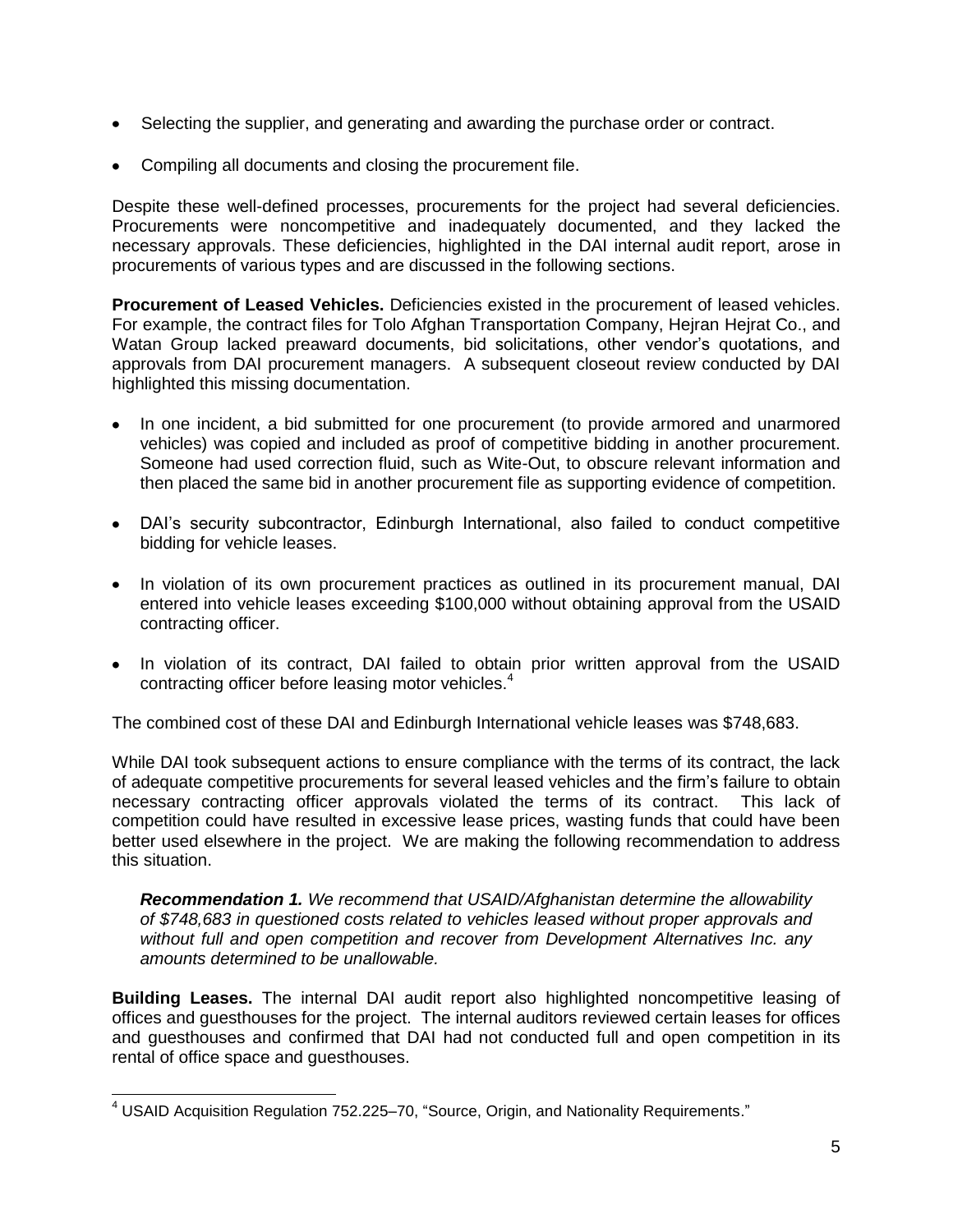A listing compiled by the DAI auditors of the houses leased for the Local Governance and Community Development Project indicated that \$6.7 million in rents had been paid over 4½ years of implementation. OIG review of a sample of leases for office space and guesthouses revealed that project personnel had entered into several leases without the required competition, and all of the documentation reviewed supporting payment of those rents lacked signatures documenting required approvals.

In addition, some rental payments were apparently made to the project cashier, instead of to the lessors identified in the lease agreements. DAI staff explained that because many of the property owners did not have bank accounts, lease payments needed to be in cash. Reportedly, the cashier would cash the checks and pay the monthly rental. However, OIG found no documentation showing that the lessors had signed for receipt of their monthly rents. At the time of this review, DAI's contract was ending, and most of the responsible individuals had left the project. The DAI staff members interviewed during the review were unable to answer most inquiries concerning the building leases. A lack of competition led to excessive rental costs being paid for rental property for the project and thus causing funds to be used for rental payments that could have been put to better use elsewhere in the project.

Because DAI's procurement and payment of select building leases as described above do not reflect sound business practices, we question the \$352,500 paid for the leasing of the houses listed in the DAI internal audit report.

<span id="page-5-0"></span>*Recommendation 2. We recommend that USAID/Afghanistan determine the allowability of \$352,500 in questioned costs associated with lease payments for the Local Governance and Community Development Project office space and guesthouses disclosed in the Development Alternatives Inc. internal audit report, and recover from Development Alternatives Inc. any amounts determined to be unallowable.*

**Services Contracts.** Analysis of 45 payment vouchers and the associated procurement documents revealed that 58 percent of the sampled procurements occurred without competition. This amounted to \$2,019,036 in noncompetitive procurements. In addition, some of the procurement files lacked necessary approvals and contained unsigned purchase orders. The absence of documentation evidencing competitive bidding and proper approvals leaves the reasonableness of the costs paid for the sampled procurements in question. We believe these problems stem from a lack of supervision of locally employed DAI staff and therefore, make the following recommendations.

<span id="page-5-1"></span>*Recommendation 3. We recommend that USAID/Afghanistan determine the allowability of \$2,019,036 in questioned costs related to services procured without full and open competition and recover from Development Alternatives Inc. any amounts determined to be unallowable.*

**Fuel Supply Service Contracts.** Another area of concern highlighted by the DAI internal audit report was that a former project employee had issued unlimited quantities of fuel vouchers to drivers and project staff for fuel purchases to be filled at night in order for vehicles to be ready for service the next morning. The DAI report states that "[t]his demonstrates grossly inadequate controls, as there is no verification process that fuel was needed or has been obtained." The DAI internal audit also noted that "in most cases, fully authorized fuel slips requested '0' fuel (unlimited), [and] odometer readings as well as the driver's name are not recorded. Under this practice, in essence, a blank check is issued to obtain indefinite amounts of fuel."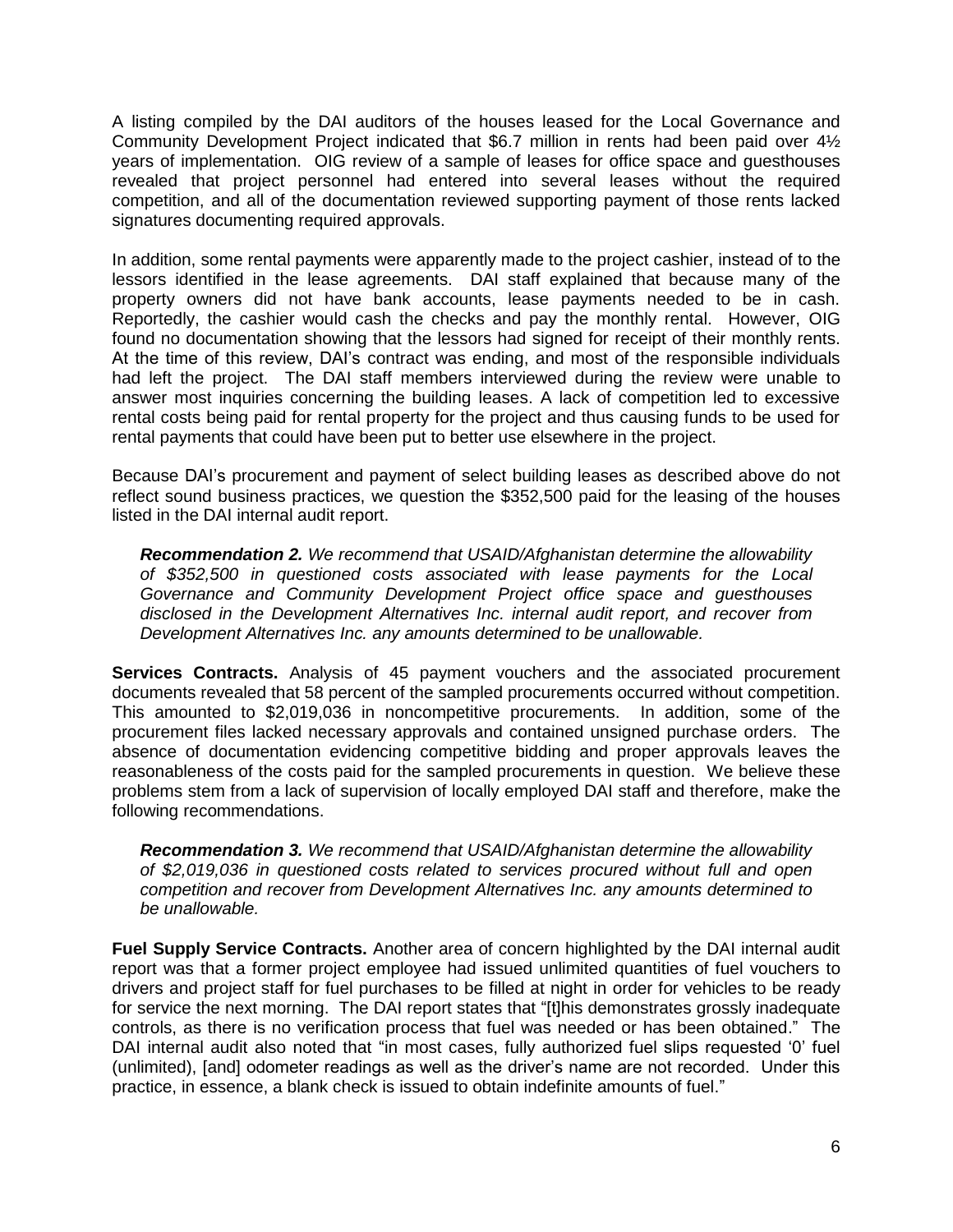In response to the internal audit report, DAI managers reported that the company had changed its vehicle fuel policies and procedures and moved to ensure that the former fleet manager had no responsibilities for authorizing the purchase of fuel.

An OIG review of DAI fuel purchases from three suppliers revealed that, while adequate documentation was found on file for purchases from two of the suppliers, DAI staff was unable to locate the contract file, payment vouchers, or project receipts for fuel purchases totaling \$3,424,400 from the third supplier—Khyber Afghan Petroleum. DAI staff had no explanation for this lack of documentation.

As a USAID contractor, DAI is responsible for maintaining adequate documentation of the costs incurred on USAID contracts. Without such documentation, it is not possible to establish conclusively that costs claimed have been incurred, are allocable to the contract, and comply with the terms of the contract. The cognizant USAID contracting officer has the authority to disallow costs that are inadequately supported. Accordingly, we make the following recommendation.

<span id="page-6-1"></span>*Recommendation 4. We recommend that USAID/Afghanistan determine the allowability of and recover from Development Alternatives Inc., as appropriate, \$3,424,400 in inadequately supported fuel purchases for the Local Governance and Community Development Project.* 

### <span id="page-6-0"></span>**DAI Did Not Liquidate Cash Advances Promptly, Making Them Uncollectible**

As part of its implementation strategy for the Local Governance and Community Development Project, DAI agreed to award grants to U.S. and non-U.S. governmental organizations for institutional capacity-building activities that would support the achievement of project activities and outcomes. These grants were made to stimulate the effectiveness of key institutions, such as local government service providers or citizen-led community mobilization groups, as well as for other purposes. DAI issued its grant advances to its field employees, who are required to liquidate the advances within a prescribed amount of time as stipulated in its grants manual.

A listing of outstanding cash advances for DAI's grants included \$48,530 in cash advances issued to DAI employees. The advances had not been liquidated and were uncollectible. Some of the advances dated back to September 2009. Grant advances were not liquidated in a timely manner because some field staff members had left the project without leaving records to substantiate the advances taken, making them uncollectible.

Unliquidated and uncollectible advances are not incurred costs that can be charged to DAI's contract and are considered unallowable. According to DAI personnel, none of these advances were charged to the project as locally incurred costs. Nevertheless, USAID should confirm this fact, as most of the DAI staff were no longer employed on the project and DAI was unable to support its assertion that these advances were not charged to the contract. We therefore make the following recommendation.

<span id="page-6-2"></span>*Recommendation 5. We recommend that USAID/Afghanistan determine whether Development Alternatives Inc. billed USAID for \$48,530 in unliquidated and uncollectible*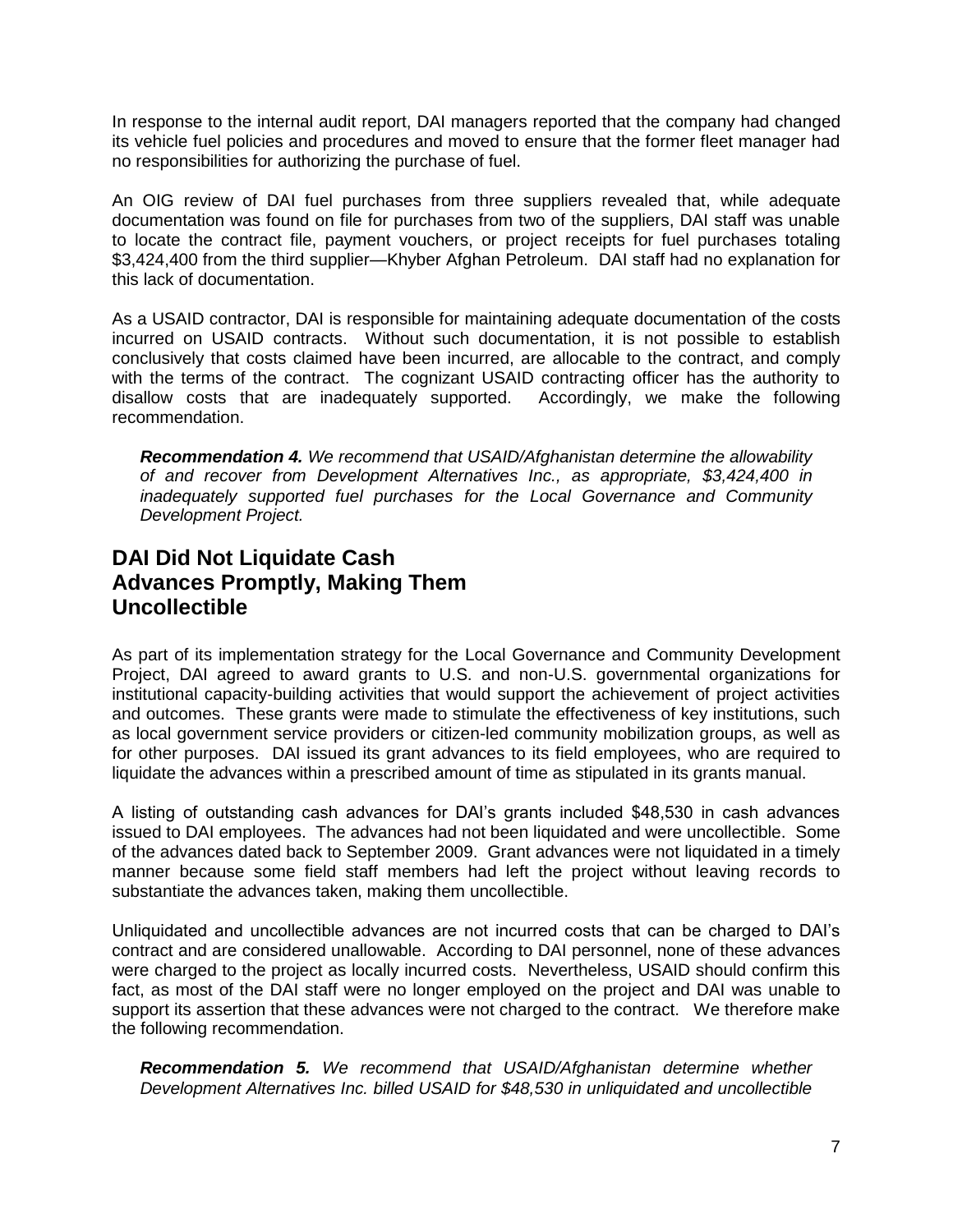*project advances and, if so, determine the allowability of these costs and recover from Development Alternatives Inc. any amounts determined to be unallowable.* 

### <span id="page-7-0"></span>**DAI Improperly Charged the Project for Upgraded Seating on International Flights**

Federal regulations provide criteria for determining whether a cost is reasonable. FAR 31.205– 46(b) states:

Airfare costs in excess of the lowest priced airfare available to the contractor during normal business hours are unallowable except when . . . [the lowest priced airfare] accommodations require circuitous routing, require travel during unreasonable hours, excessively prolong travel, result in increased costs that would offset transportation savings, are not reasonably adequate for the physical or medical needs of the traveler, or are not reasonably available to meet mission requirements. *However, in order for airfare costs in excess of the above airfare to be allowable, the applicable condition(s) set forth must be documented and justified* [emphasis added].

In addition, the Federal Travel Regulation, codified at 41 CFR 301–10.124, states that passengers:

may obtain for a fee a more desirable seat choice within the coach-class cabin. These coach upgrade options are not considered a new or higher class of accommodation since the seating is still in the coach cabin. However, the use of these upgraded/preferred coach seating options is generally a traveler's personal choice and therefore is at the traveler's personal expense. An agency travel authorization approving official or his/her designee (e.g., supervisor of the traveler) may authorize and reimburse the additional seat choice fee according to internal agency policy.

Taken together, the two paragraphs above provide guidelines for assessing the reasonableness of upgraded coach seating. Such seating is generally at the traveler's personal expense unless specifically authorized in accordance with travel policy and properly documented and justified.

However, contrary to the guidelines, DAI charged the cost for upgraded coach seating to the project. It did so although (1) the project had no written policy providing for these upgrades, (2) neither the DAI official nor the USAID official authorizing travel approved the upgrades, and (3) there was no written justification of the upgrades. In fact, DAI employees routinely upgraded their coach seats to economy-plus travel seats for their international trips and billed the costs to the project. When asked about the cost of these upgrades, DAI was unable to provide a comprehensive listing of these costs. We believe that these upgrades occurred because DAI project managers sought to provide their staff with more comfortable international travel, but did so in a manner that did not ensure those costs would be duly authorized, justified, and documented—and therefore reasonable. In addition, the lack of appropriate documentation could have resulted in misuse of program funds that could have been put to better use elsewhere in the program. These concerns were brought to the attention of OIG/Afghanistan by the contracting officer's technical representative.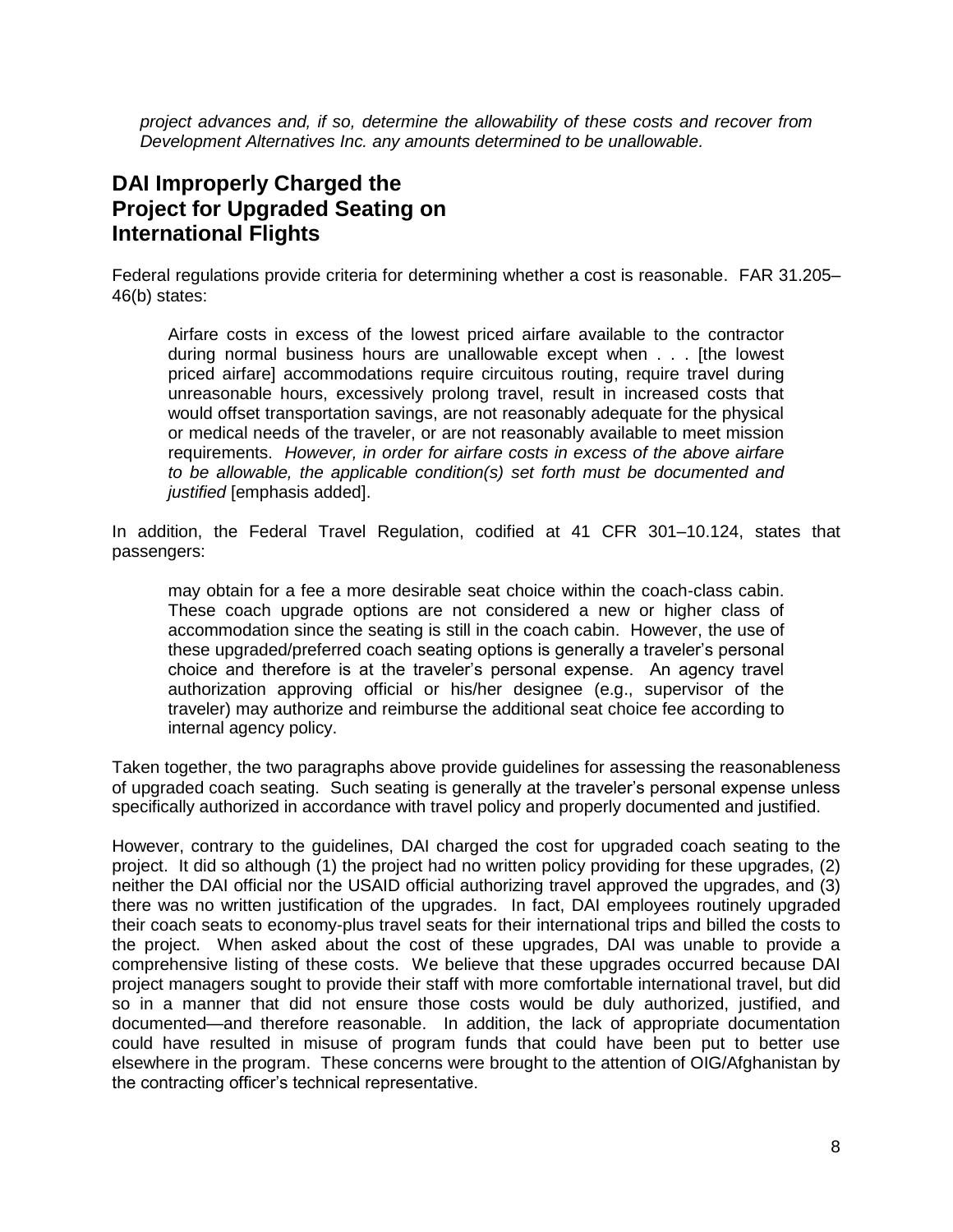After numerous requests, DAI was unable to provide information on the upgraded economy-plus travel costs charged to the project. The international travel costs totaled \$4,257,722. In the absence of documentation for upgraded international travel costs, we initially questioned all of the travel costs for the project. Prior to the issuance of our final report, DAI provided an analysis of its upgraded international travel costs to USAID/Afghanistan, which determined that the actual unallowable travel cost related to seating upgrades, was \$4,782. We hereby recommend the following:

<span id="page-8-0"></span>*Recommendation 6. We recommend that USAID/Afghanistan determine the allowability of \$4,782 in questioned costs related to fees for unapproved seating upgrades charged to the Local Governance and Community Development Project and recover from Development Alternatives Inc. any amounts determined to be unallowable.*

In light of the varied and material questionable costs detailed in the previous pages of this report, we are also making the following recommendation.

<span id="page-8-1"></span>*Recommendation 7. We recommend that USAID/Afghanistan contract for a financial audit of Development Alternatives Inc.'s Local Governance and Community Development Project to determine whether all the costs charged to USAID were reasonable, allowable, and allocable.*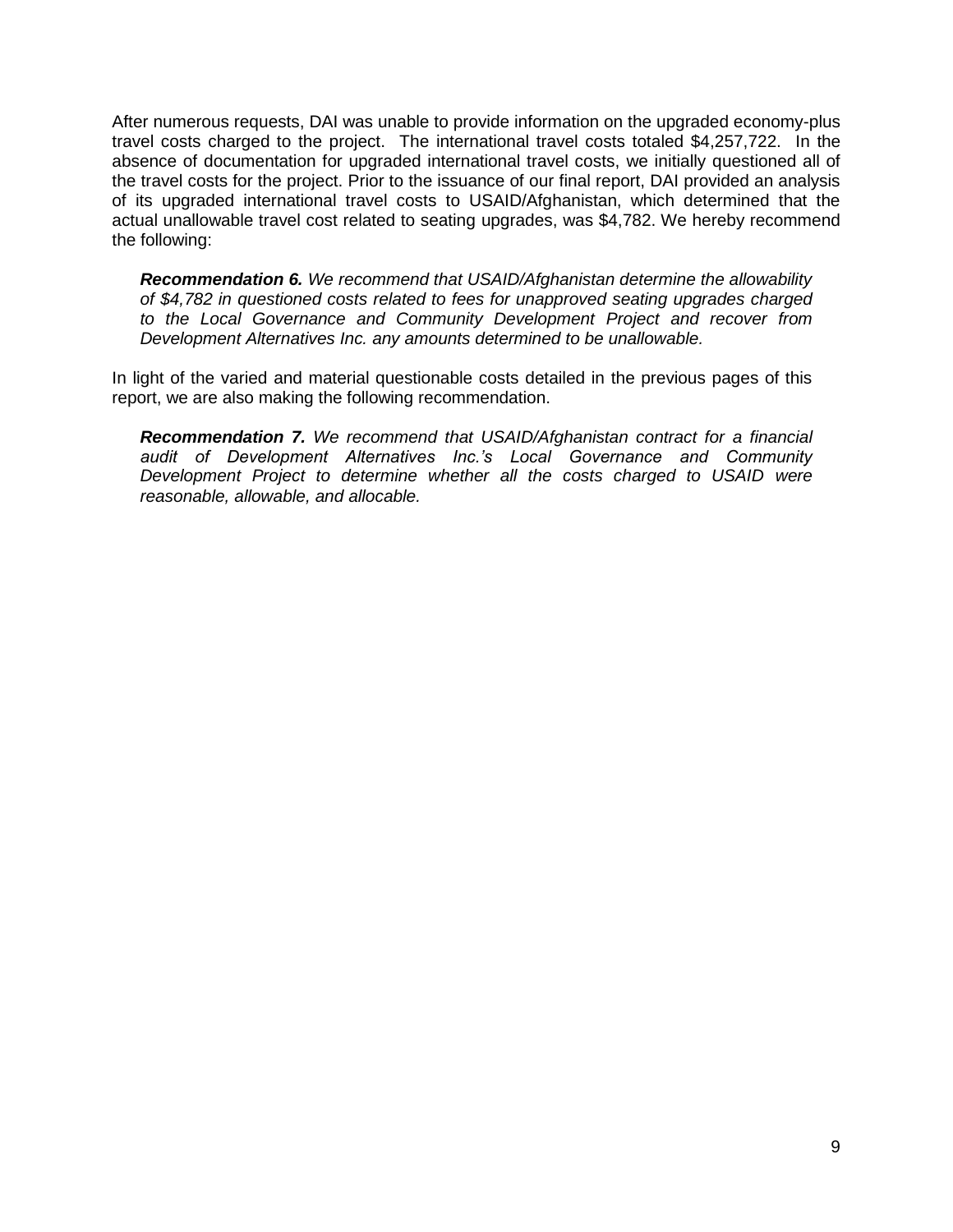## <span id="page-9-0"></span>EVALUATION OF MANAGEMENT **COMMENTS**

The mission suggested that Recommendation 4 in the draft report be considered a summary recommendation because it involves conducting an audit of all the costs charged against the project. We agreed with the mission's suggestion, changing Recommendation 4 to Recommendation 7 and reordering our other recommendations as noted below.

After evaluating the mission's response to the draft report, we determined that management decisions have been reached on Recommendations 1 through 7. The following paragraphs provide our evaluation of mission comments on each recommendation.

**Recommendation 1.** The mission agreed to determine the allowability of \$748,683 in questioned costs related to vehicles leased without proper approvals and without full and open competition and recover from DAI any amounts determined to be unallowable. The mission's cognizant contracting officer will determine the allowability of those questioned costs and initiate recovery of any unallowable costs through the issuance of a bill for collection. The target date for final action is February 28, 2012. A management decision has been reached on Recommendation 1.

**Recommendation 2.** The mission agreed to determine the allowability of \$352,500 in questioned costs associated with lease payments for the Local Governance and Community Development Project office space and guesthouses disclosed in the DAI internal audit report and to recover from DAI any amounts determined to be unallowable. The mission's cognizant contracting officer will determine the allowability of those questioned costs and initiate recovery of any unallowable costs through the issuance of a bill for collection. The target date for final action is February 28, 2012. A management decision has been reached on Recommendation 2.

**Recommendation 3.** The mission agreed to determine the allowability of \$2,019,036 in questioned costs related to services procured without full and open competition and recover from DAI the amounts determined to be unallowable. The mission's cognizant contracting officer will determine the allowability of those questioned costs and initiate recovery of any unallowable costs through the issuance of a bill for collection. The target date for final action is February 28, 2012. A management decision has been reached on Recommendation 3.

**Recommendation 4.** The mission agreed with Recommendation 4 (Recommendation 5 in our draft report) to determine whether \$3,424,400 in inadequately supported fuel purchases for DAI's Local Governance and Community Development Project were reasonable, allowable, and allocable. The mission's cognizant contracting officer will determine the allowability of those questioned costs and initiate recovery of any unallowable costs through the issuance of a bill for collection. The target date for final action is February 28, 2012. A management decision has been reached on Recommendation 4.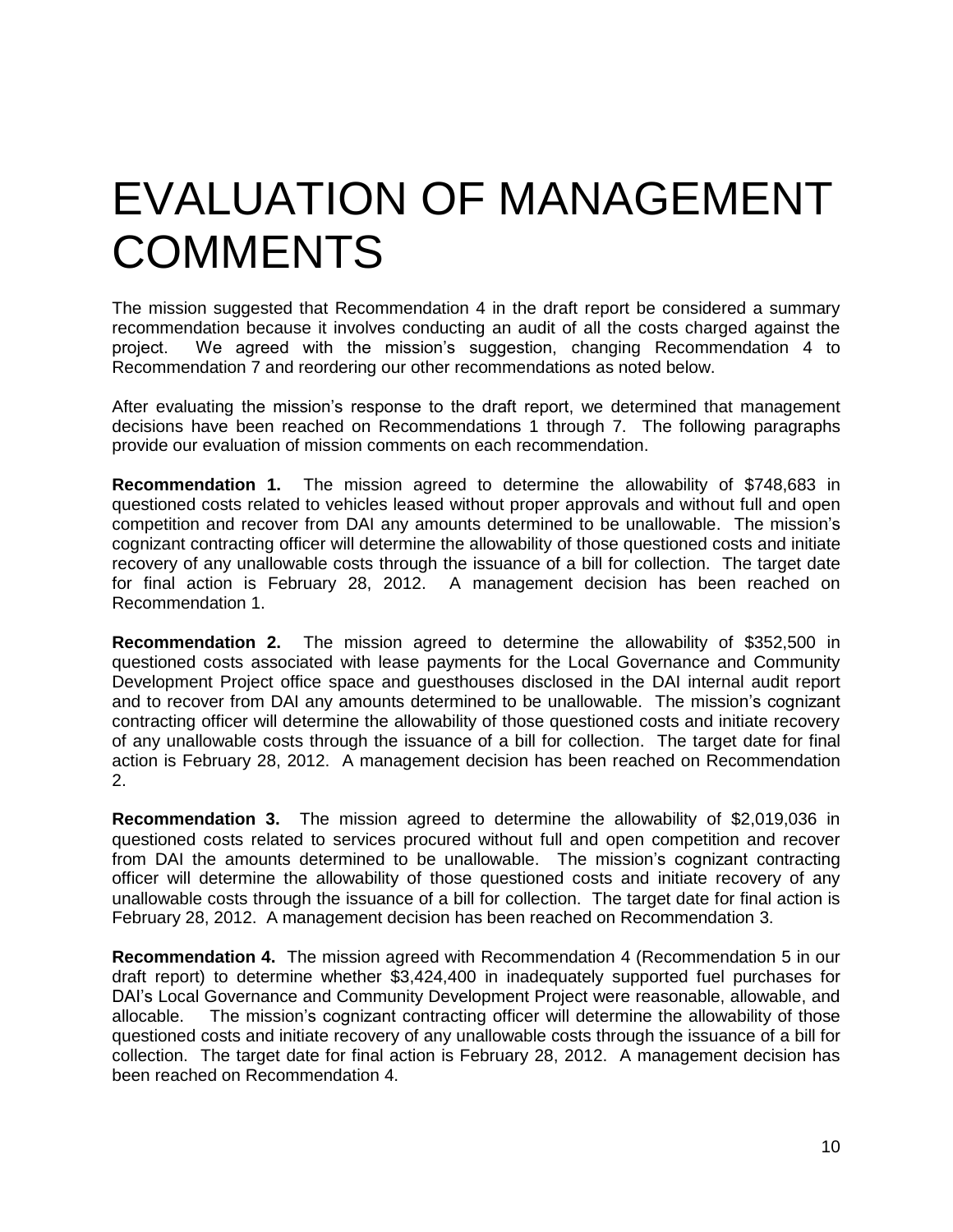**Recommendation 5.** The mission agreed with Recommendation 5 (Recommendation 6 in our draft report) to determine whether DAI billed USAID for \$48,530 in unliquidated and uncollectible project advances and, if so, determine the allowability of these costs and recover from DAI any amounts determined to be unallowable. The mission's cognizant contracting officer will determine the allowability of those questioned costs and initiate recovery of any unallowable costs through the issuance of a bill for collection. The target date for final action is February 28, 2012. A management decision has been reached on Recommendation 5.

**Recommendation 6.** The mission disagreed with the amount and description provided in Recommendation 6 (Recommendation 7 in our draft report), which recommended that the mission determine the allowability of \$4,257,722 in questioned costs related to fees for unapproved seating upgrades charged to the Local Governance and Community Development Project, and recover from DAI any amounts determined to be unallowable. The amount of unapproved seating upgrades included in the draft recommendation was the total amount of international travel costs, because DAI was unable to provide OIG with a complete, comprehensive listing of those upgrades. Subsequently, DAI provided an analysis of its upgraded international travel costs to USAID/Afghanistan, which determined that the actual unallowable travel cost related to seating upgrades was \$4,781.87 of which \$4,483.87 had already been recovered. The balance of \$298.00 is to be credited against future Invoices submitted by DAI. In response to the mission's comments, we modified the questioned cost of unapproved seating upgrades in the recommendation. The target date for final collection of this amount is December 31, 2011, and that is the target date for final action. A management decision has been reached on Recommendation 6.

**Recommendation 7.** The mission agreed with Recommendation 7 (Recommendation 4 in our draft report) to contract for a financial audit of DAI's Local Governance and Community Development Project to determine whether all the costs charged to USAID were reasonable, allowable, and allocable. In addition, USAID/Afghanistan indicated that it would include a closeout financial audit of the Local Governance and Community Development Project in its fiscal year 2012 audit management plan. The target date for final action is May 31, 2012. Based on the mission's comments, a management decision has been reached on Recommendation 7.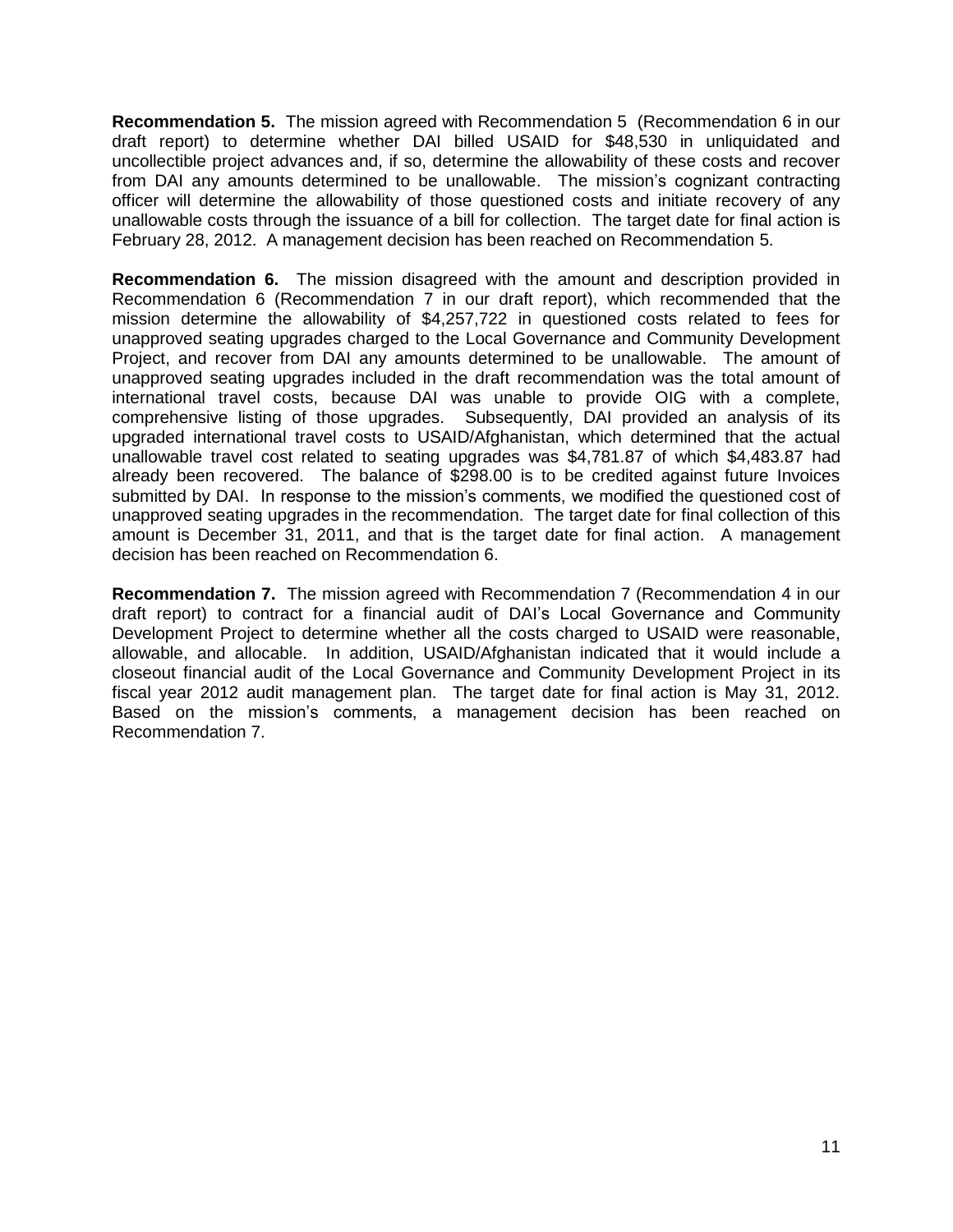## SCOPE AND METHODOLOGY

## **Scope**

OIG's Country Office in Afghanistan conducted this review in accordance with the evidence and documentation standards in *Government Auditing Standards*,<sup>5</sup> Paragraph 7.55 and Paragraphs 7.77 through 7.84. Those standards require that we obtain sufficient, appropriate evidence to provide a reasonable basis for our findings and conclusions in accordance with our review objective. We believe that the evidence obtained provides that reasonable basis.

The review was conducted in Afghanistan from June 19 through August 14, 2011, and covered activities from October 2006 through June 2011.

We conducted fieldwork at USAID/Afghanistan and at the contractor's headquarters office in Kabul, Afghanistan.

The review focused on the specific expenses related to the following problems disclosed in the DAI internal audit report.

- The project did not adhere to competitive bidding requirements outlined in DAI policies.
- No formal agreements/contracts existed with some service providers.
- Certain files lacked justification of noncompetitive procurement of services.
- The DAI Logistics Department's management of expendable inventory was inadequate.
- Records retention practices and backup and storage of project documents were inadequate.
- Controls over petty cash needed to be improved.
- A project employee issued blank fuel vouchers for fuel and generator fuel purchases and sometimes altered the quantities to reimburse the fuel supplier more than was actually delivered.
- Personnel files were not up-to-date.
- The project maintained a large balance of outstanding cash advances.

Because the review was performed when the project was ending, we were limited in the areas we could evaluate. Most of the staff members who were familiar with project operations had left, and very few personnel had a working knowledge of the issues raised in the internal audit report mentioned above. Because of these restrictions on the scope of the review, we limited our conclusions to the items we could review.

 $\overline{a}$  $5$  GAO-07-731G (July 2007 revision).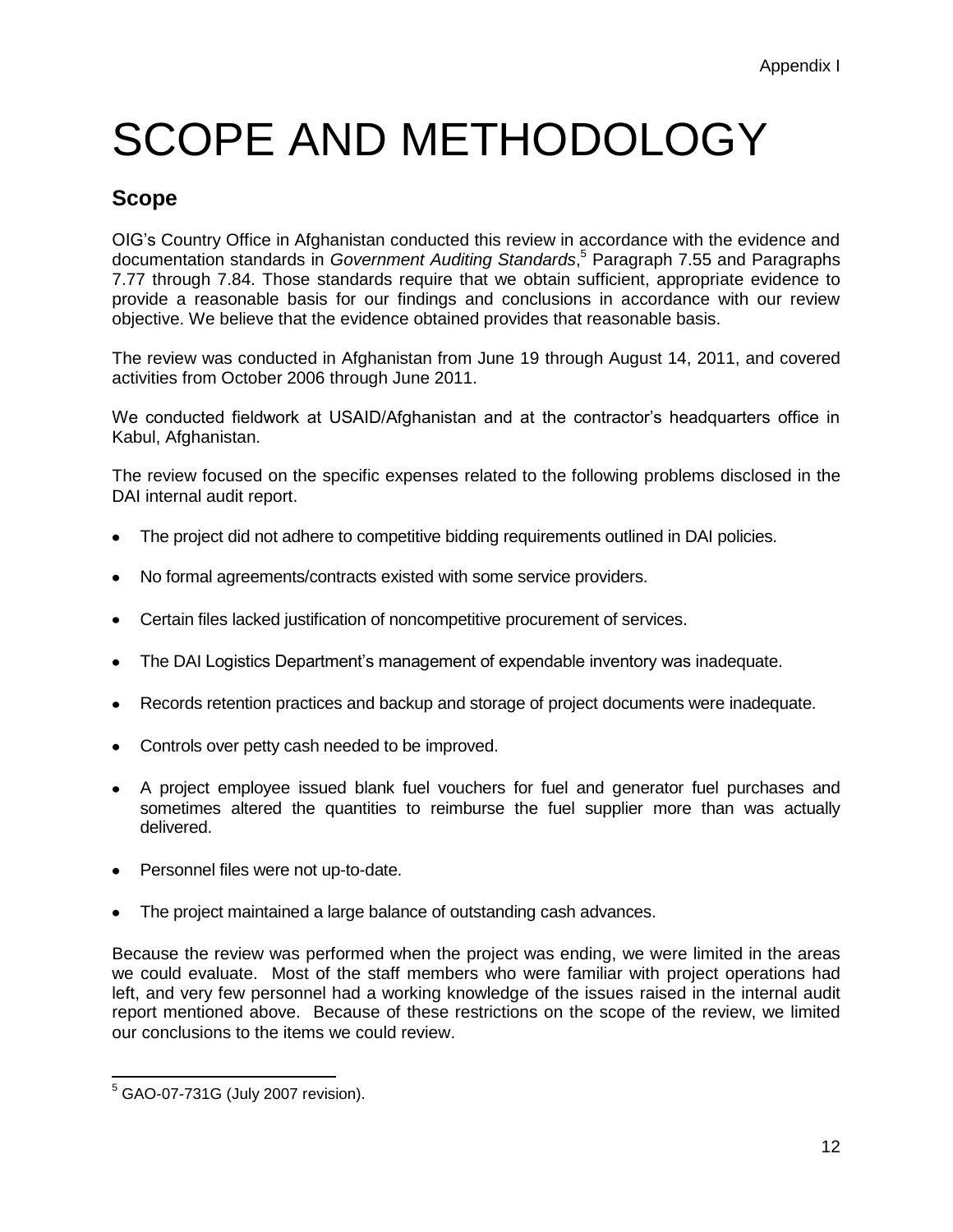### **Methodology**

During the review, we performed the following steps:

- Reviewed relevant prior audit reports on the project in Afghanistan.
- Interviewed available staff members at USAID/Afghanistan and the contractor's office to gain  $\bullet$ an understanding of the project and the relevant controls and procedures.
- Analyzed DAI's contract, correspondence between the mission and DAI, inventory reports,  $\bullet$ procurement documents, and evidence showing the receipt of goods by the contractor.
- Examined payment vouchers for the procurement of commodities and services and reviewed supporting documentation to support locally incurred costs.
- Evaluated the project's procurement contracts.
- Obtained supporting documentation for grant advances under the project.  $\bullet$
- Requested (but did not receive) documentation to support the upgraded international travel  $\bullet$ costs billed to the project.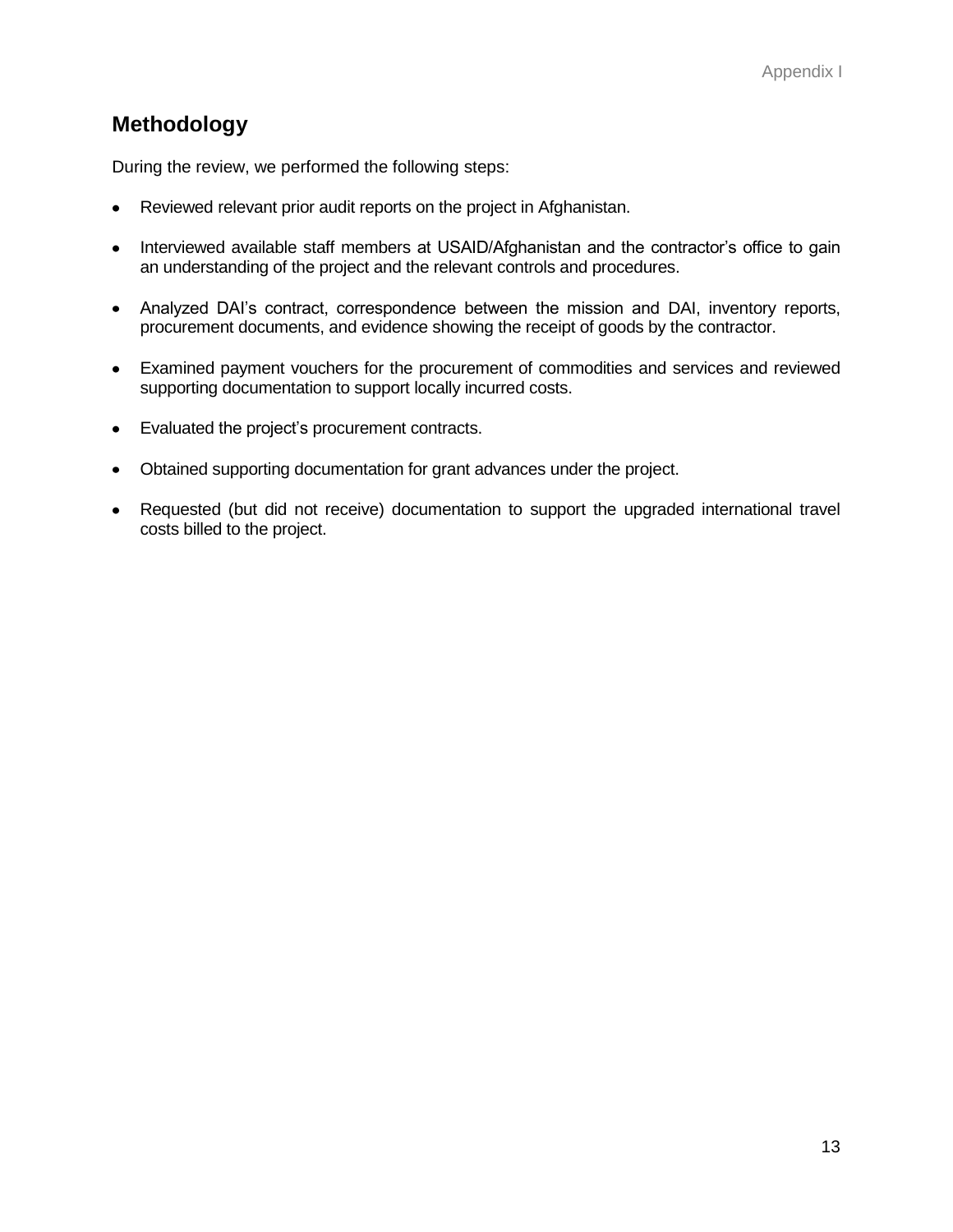# MANAGEMENT COMMENTS



### **MEMORANDUM**

| TO:             | Nathan Lokos, OIG/Afghanistan Director                                                                             |
|-----------------|--------------------------------------------------------------------------------------------------------------------|
| From:           | S. Ken Yamashita, Mission Director /s/                                                                             |
| DATE:           | November 20, 2011                                                                                                  |
| <b>SUBJECT:</b> | Review of USAID Afghanistan's Local Governance and Community<br>Development Project (Report Number F-306-12-00X-S) |

**REFERENCE**:DThomanek/KYamashita memo dated October 13, 2011

Thank you for providing the Mission with the opportunity to review the subject draft audit report. Discussed below are the Mission's comments on the findings and recommendations in the report.

#### **I. Findings and Recommendations relating to the allowability of certain questioned costs**

USAID/Afghanistan notes five recommendations (1, 2, 3, 5 and 6) that require final determination on the allowability of various questioned cost items. The recommendations also call for appropriate recovery of amounts determined to be unallowable.

*Recommendation 1. We recommend that USAID/Afghanistan determine the allowability of \$748,683 in questioned costs related to vehicles leased without proper approvals and without full and open competition and recover from Development Alternatives Inc. any amounts determined to be unallowable.*

**Mission Comments:** USAID/Afghanistan concurs with this recommendation and requests OIG provide a breakdown of the questioned costs relating to vehicle leases.

*Recommendation 2. We recommend that USAID/Afghanistan determine the allowability of \$352,500 in questioned costs associated with lease payments for the Local Governance and Community Development Project office space and guesthouses disclosed in the Development Alternatives Inc. internal audit report, and recover from Development Alternatives Inc. any amounts determined to be unallowable.*

**Mission Comments:** USAID/Afghanistan concurs with this recommendation.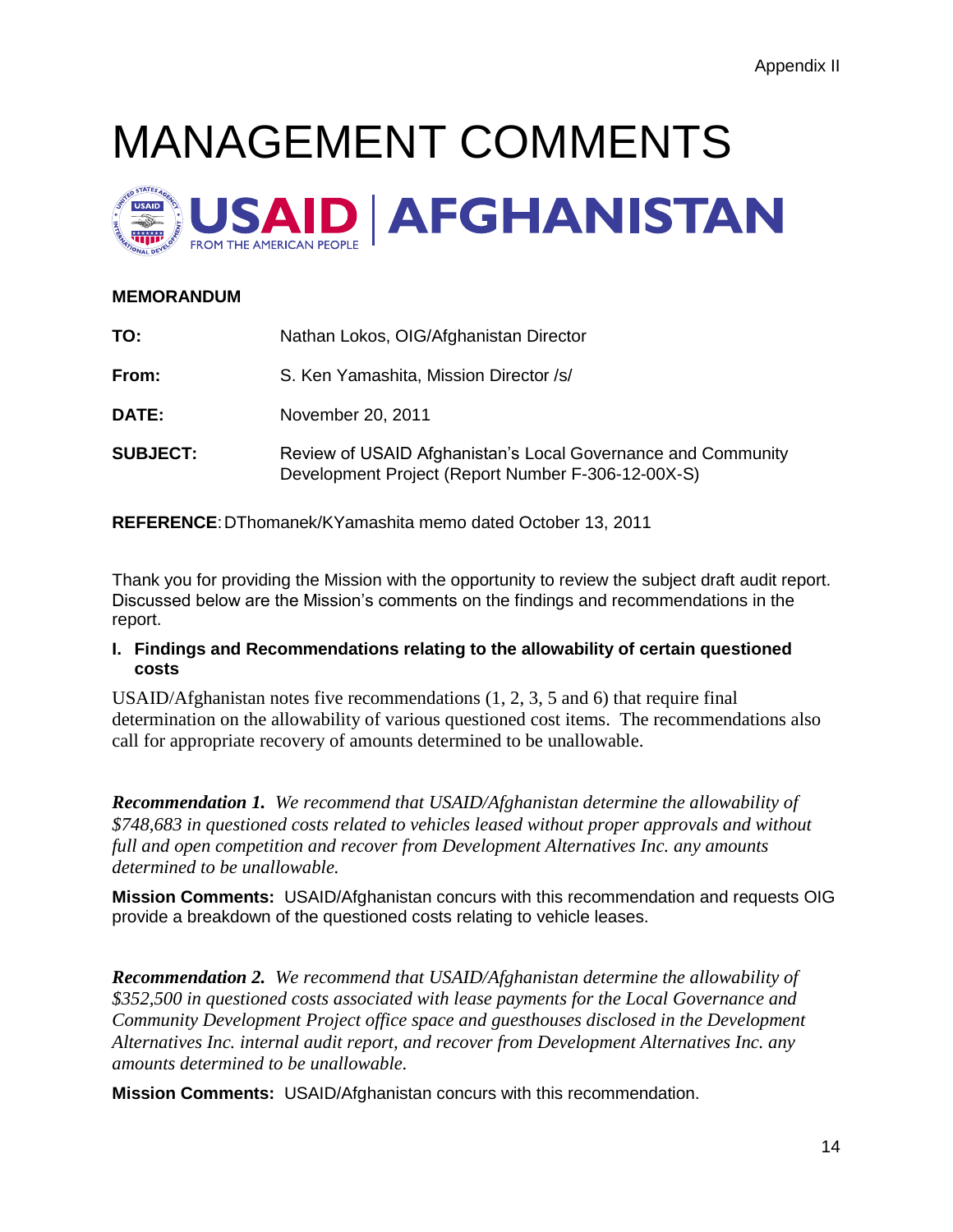*Recommendation 3.**We recommend that USAID/Afghanistan determine the allowability of \$2,019,036 in questioned costs related to services procured without full and open competition and recover from Development Alternatives Inc. any amounts determined to be unallowable.*

**Mission Comments:** USAID/Afghanistan concurs with this recommendation and requests OIG provide a breakdown of the non-competitive procurement transactions.

*Recommendation 5.**We recommend that USAID/Afghanistan determine whether \$3,424,400 of inadequately supported fuel purchases of Development Alternatives Inc.'s Local Governance and Community Development Project to determine whether all the costs charged to USAID are reasonable, allowable, and allocable.*

**Mission Comments:** USAID/Afghanistan concurs with this recommendation.

*Recommendation 6. We recommend that USAID/Afghanistan determine whether Development Alternatives Inc. billed USAID for \$48,530 in unliquidated and uncollectible project advances and, if so, determine the allowability of these costs and and recover from Development Alternatives Inc. any amounts determined to be unallowable.*

**Mission Comments:** USAID/Afghanistan concurs with this recommendation.

**Actions Planned:** Upon receipt from OIG of the breakdown of questioned costs with respect to Recommendations 1 and 3, the Mission's cognizant Contracting Officer (CO) will undertake review and will determine the allowability of the questioned costs. As appropriate, the Mission will initiate recoupment of funds (through the issuance of a bill for collection) for any costs determined to be unallowable.

**Target Management Decision Date:** February 28, 2012.

#### **II. Finding and Recommendation related to questioned travel costs**

*Recommendation 7. We recommend that USAID/Afghanistan determine the allowability of \$4,257,722 in questioned costs related to fees for unapproved seating upgrades charged to the Local Governance and Community Development Project, and recover from Development Alternatives Inc. any amounts determined to be unallowable*. [emphasis added]

**Mission Comments:** The Mission does not concur with this recommendation, namely, we do not concur with the amount and description of the questioned costs.

In its present form, the recommendation implies that the \$4.258 million in questioned costs pertain exclusively "to fees for unapproved seating upgrades." This finding is not consistent with the statements in paragraph 1 on page 9, which indicate the questioned costs pertain to the **total amount of international travel costs** incurred under the project, not simply to fees for seating upgrades.

OIG cites DAI's inability to provide supporting documentation on the upgraded economy-plus travel cost as basis for questioning the full amount of travel costs incurred. It should be noted that while the OIG audit field work was ongoing and subsequent to completion of the field work,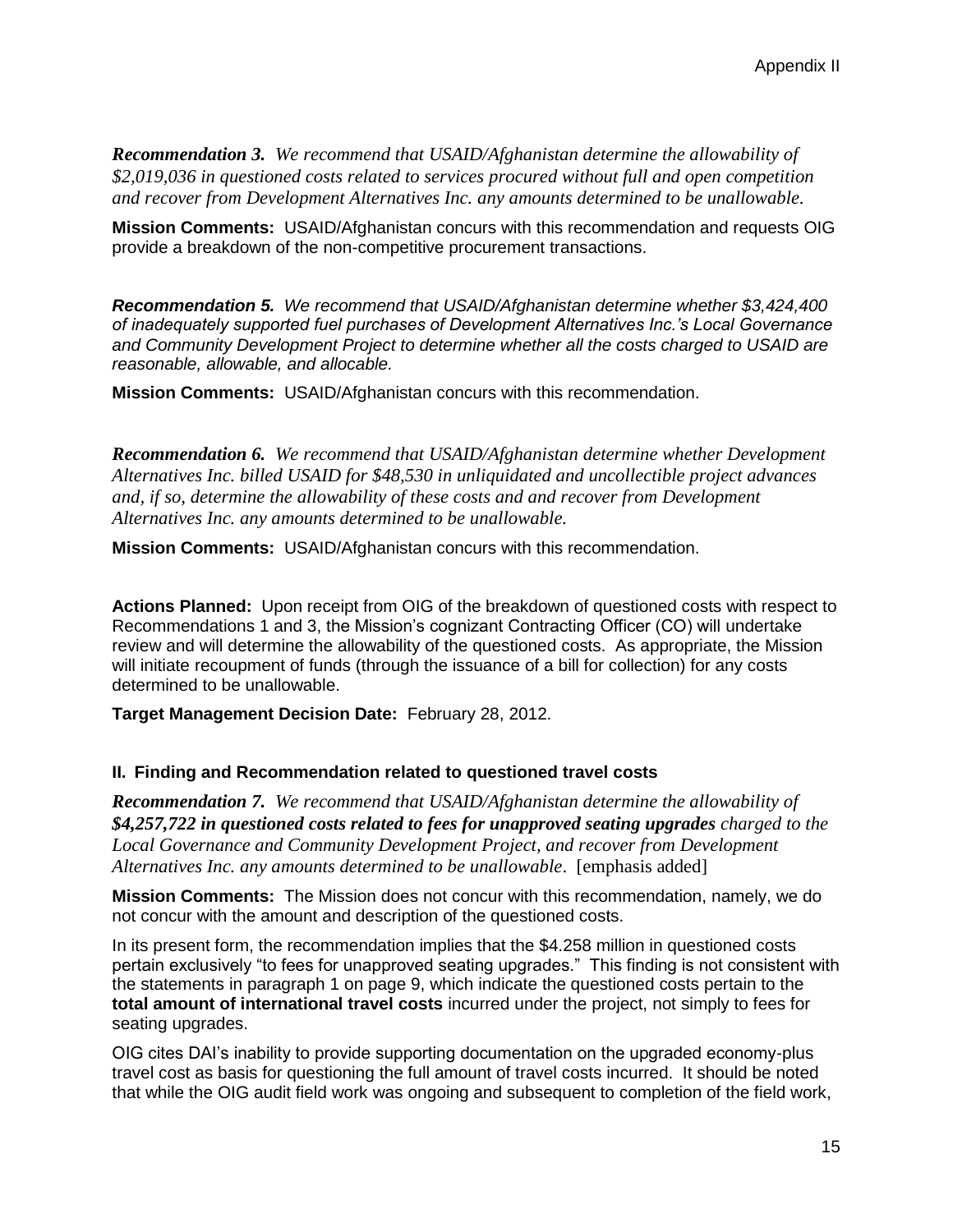DAI had provided supporting information in response to USAID's inquiries regarding seating upgrades.

Following is a sequence of events outlining actions USAID and DAI have taken/are taking to address the seating upgrade issue:

- 1) USAID's cognizant Contracting Officer's Technical Representative (COTR) and Contracting Officer (CO), through emails dated June 23 and July 7, 2011, (Attachment 1), provided guidance to DAI on handling suspended costs for economy-class travel under Invoice Number 68. The CO instructed DAI to calculate the costs of unapproved seating upgrades and state how it plans to reimburse the U.S. Government for any unallowable cost.
- 2) On July 26, 2011, DAI provided USAID and OIG with an estimate of "less than \$5,000" unallowable costs for unapproved seating upgrades along with the basic methodology used to identify the unauthorized transactions (Attachment 2).
- 3) On September 14, 2011, in a memorandum attached to DAI Invoice Number 73 (Attachment 3), DAI identified the value of unallowable costs at \$4,781.87.
- 4) On October 12, 2011, in a memorandum attached to DAI Invoice Number 75, DAI submitted a detailed list of all Economy Plus transactions identified for reimbursement to USAID (Attachments 4 and 5).
- 5) On October 22, 2011, DAI submitted a memo further detailing the methodology used to search their records and identify Economy Plus transactions (Attachment 6).
- 6) DAI credited USAID for \$1,309.00 on Invoice Number 73 and \$3,174.87 on Invoice Number 75, and stated it would credit the remaining \$298.00 against the October 2011 invoice to be submitted for payment in November 2011. The CO has reviewed DAI's methodology in identifying Economy Plus transactions and has determined its acceptability.
- 7) Upon receipt of DAI's October 2011 invoice, the Mission will ascertain that the remaining unallowable cost of \$298.00 has been credited against DAI's claims.

**Management Decision:** The Mission has determined the actual unallowable travel costs related to seating upgrades is \$4,781.87, of which \$4,483.87 has been recovered through appropriate credits against DAI's Invoice Numbers 73 and 75 (Attachments 7 and 8). As indicated above, DAI plans to credit USAID the remaining \$298.00 in invoices submitted this November. The Mission, therefore, requests OIG's acknowledgment of the management decision.

**Target Closure Date:** December 31, 2011 (upon full recovery of the total disallowed costs of \$4,781.87)

#### **III. Recommendation to undertake a full financial audit**

*Recommendation 4: We recommend that USAID/Afghanistan contract for a financial audit of Development Alternatives Inc.'s Local Governance and Community Development Project to determine whether all the costs charged to USAID are reasonable, allowable, and allocable.*

**Mission Comments:** The Mission concurs with Recommendation 4. The Mission believes that this item could well be considered a summary recommendation, since it calls for an audit of all costs charged against the LGCD project, encompassing costs questioned under Recommendations 1-3 and Recommendations 5-7. To this end, as OIG deems appropriate,